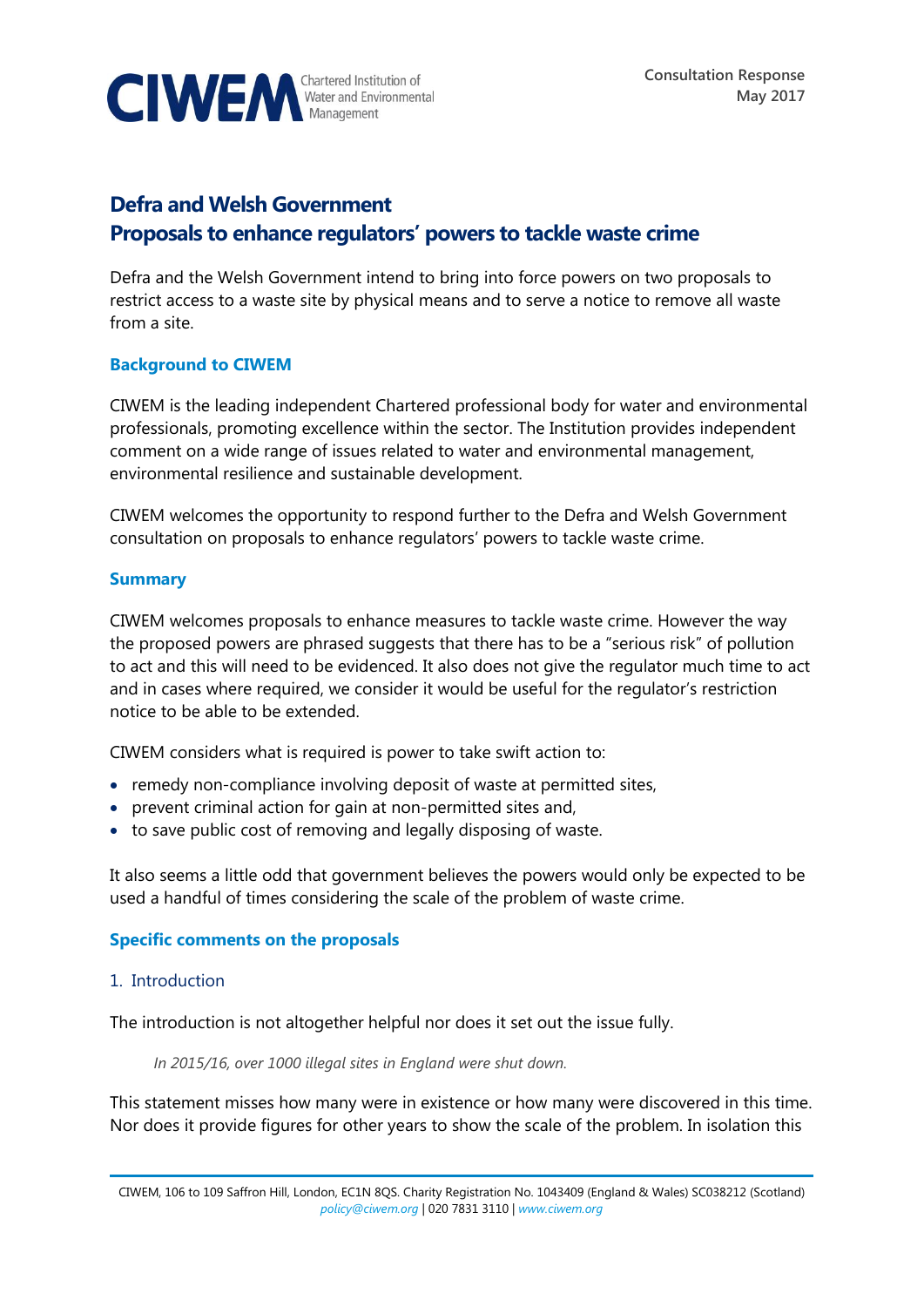does not really quantify or elucidate the issues and as a result the solutions might not be appropriately targeted.

*These sites have many negative impacts. They can cause a serious pollution to the natural environment. Nearby communities are severely impacted by odour, litter, dust, vermin, fly infestations and fires. The cost to the UK economy is estimated between £568m and £808m per year, with a large portion of that being lost Landfill Tax revenue.*

Note two principal effects are indicated – pollution and cost. Although arguably there are others.

*£23 million was allocated to the Environment Agency (EA) in the 2015 Spending Review specifically for tackling waste crime in England.* 

Figures for other years are not given nor does it show how this money was spent. It would be useful to know this to obtain a better perspective (if time permits).

*The Government is also preparing a consultation to be launched in the summer that will set out our approach on: 1) improving the competence of operators at permitted sites, and 2) reforming the exemptions system to drive up compliance standards.*

It would be useful to have an understanding of how this proposal (if taken forward after the General Election) might dovetail with the current proposals under consultation.

#### 3. Power to restrict access to waste sites

*3.1 Why is the power needed- [...] substantial evidence showing that the most effective way to prevent issues at waste sites from escalating is to stop more waste entering the site by physical means.*

*3.2 What is the proposed power – […] The Government Response to the 2015 consultation stated the intention for the power to apply only when a regulator acts to remove the risk of serious pollution under regulation 57 of the Environmental Permitting (England and Wales) Regulations 2016. To better meet the policy objective to prevent issues at waste sites from escalating by preventing waste being deposited at a site, we are now proposing to add a new power under the Environment Act 1995 to enable the regulators to serve a restriction notice and also to apply to a court for a restriction order.*

*3.2.1 Restriction notice: enabling the regulator to restrict access:*

*The proposed power will enable the regulators to serve a restriction notice to enable them to prevent access to a waste site, or part of a site, for up to a maximum period of 72 hours, where the regulator is satisfied that:* 

*1) There is a risk of serious pollution which is a result of the deposit, treatment, keeping or disposal of waste;* 

*2) The notice is necessary to prevent that risk from continuing or worsening; and* 

*3) The regulator will act to remove the pollution risk itself or require another person to remove the risk.*

There appears to be some inconsistency in the proposals. The introduction draws attention to the numbers of incidences – without referring to how much pollution was caused - and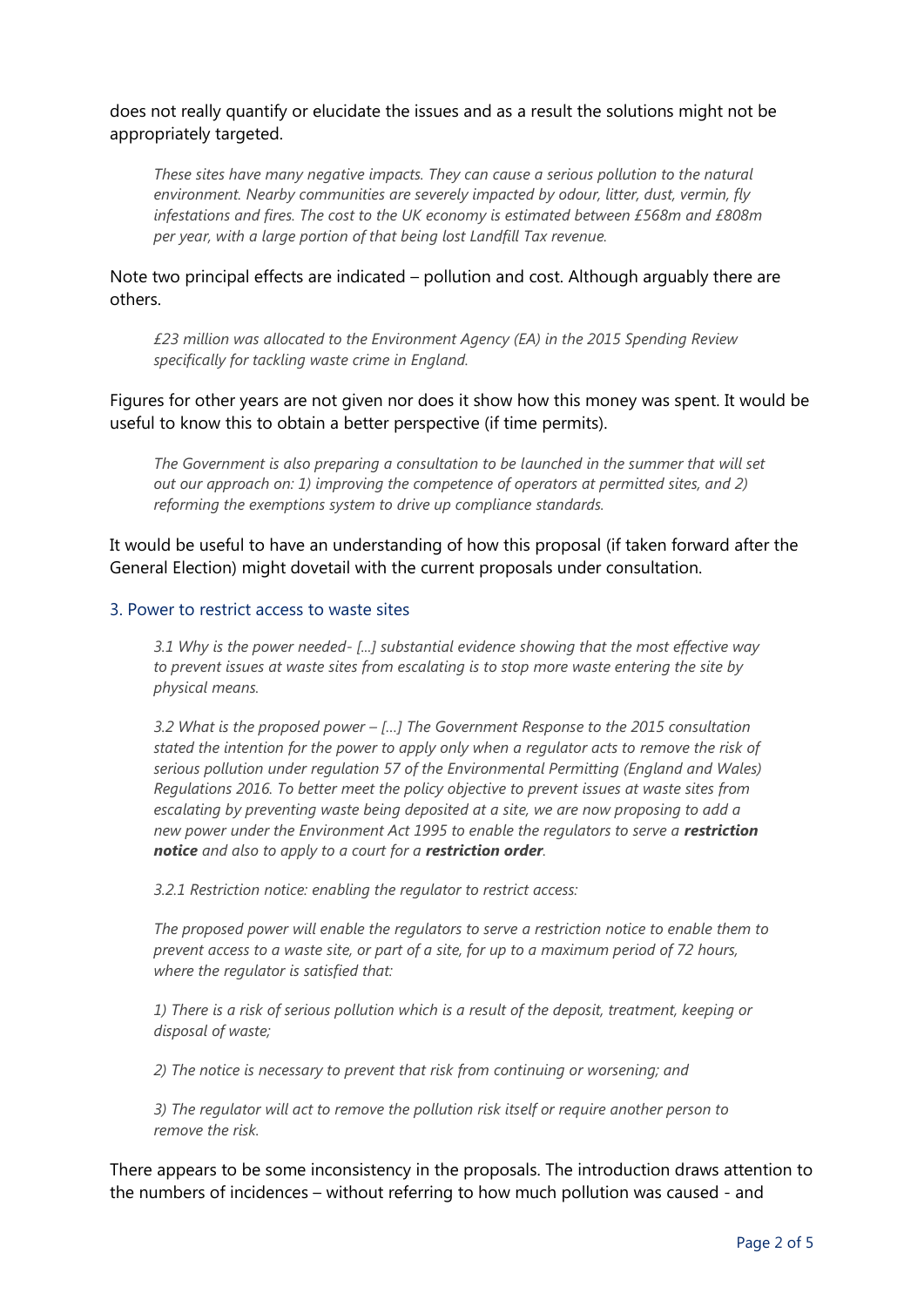quantifies/ estimates the cost (£800m) but this is not apportioned. Yet the proposed (immediate action) restriction notice by the regulator focuses on serious pollution risks.

It is widely accepted that the main criminal intent is to profit from (cheap) illegal waste dumping, similarly an operator will gain by failure to observe the conditions of a permit allowing more waste to be deposited than the limited amount. So if these are the main drivers then surely the conditions for the restriction notice should be relatable i.e. that the waste is deposited without the benefit of a permit or exceeds the conditions of a permit (implying that it is done illegally for gain).

The way this proposal is phrased is that there has to be a "serious risk" of pollution which will need to be evidenced. This could frustrate many examples of illegal disposal or call into question in a Magistrate's mind just what the test should be and if it is met (supposing that an operator seeks a stay of the regulator's notice). For example an excessive amount of inert waste or soil might not be within the scope, or it might be argued that the pollution might not be imminent as the waste would have to break down first.

We suggest that the operative term should be "risk of harm" and not qualified by "serious", as in the *Environmental Protection Act 1990*.

If this power is put forward as drafted then the regulator will need more time. For example, discovery on a Friday does not give much opportunity to follow up with further action before the notice expires on a Monday.

# 3.2.2 Restriction order: power of the courts to restrict access

*A court may make a restriction order where it is satisfied that:* 

*1) Either:* 

*a) There is a risk of serious pollution as a result of the deposit, treatment, keeping or disposal of waste at a site, or* 

*b) In relation to the deposit, treatment, keeping or disposal of waste, a person has undertaken certain unlawful conduct which has caused or is causing pollution, or has failed to prevent pollution from worsening or continuing;* 

*2) The order is necessary to prevent the risk of pollution from continuing or worsening; and* 

*3) The regulator will act to remove the risk of pollution itself or require another person to remove the risk.* 

Following our earlier comments the emphasis on pollution here is more worrying. "a)" should be broadened or there should be a wider condition relating to deposit of any waste – saving the pollution condition for immediate action. In practice the regulator should be able to issue a notice on their own account as in 3.2.1 above and then go to the courts after the initial period has elapsed.

#### 3.2.3 Rights of waste occupiers and owners-

*While it is reasonable and sensible to restrict access to a site, there should naturally be restrictions. We are not proposing that a restriction notice prevents an occupier or owner from accessing a site. A magistrates' court will be able to make a restriction order to prevent*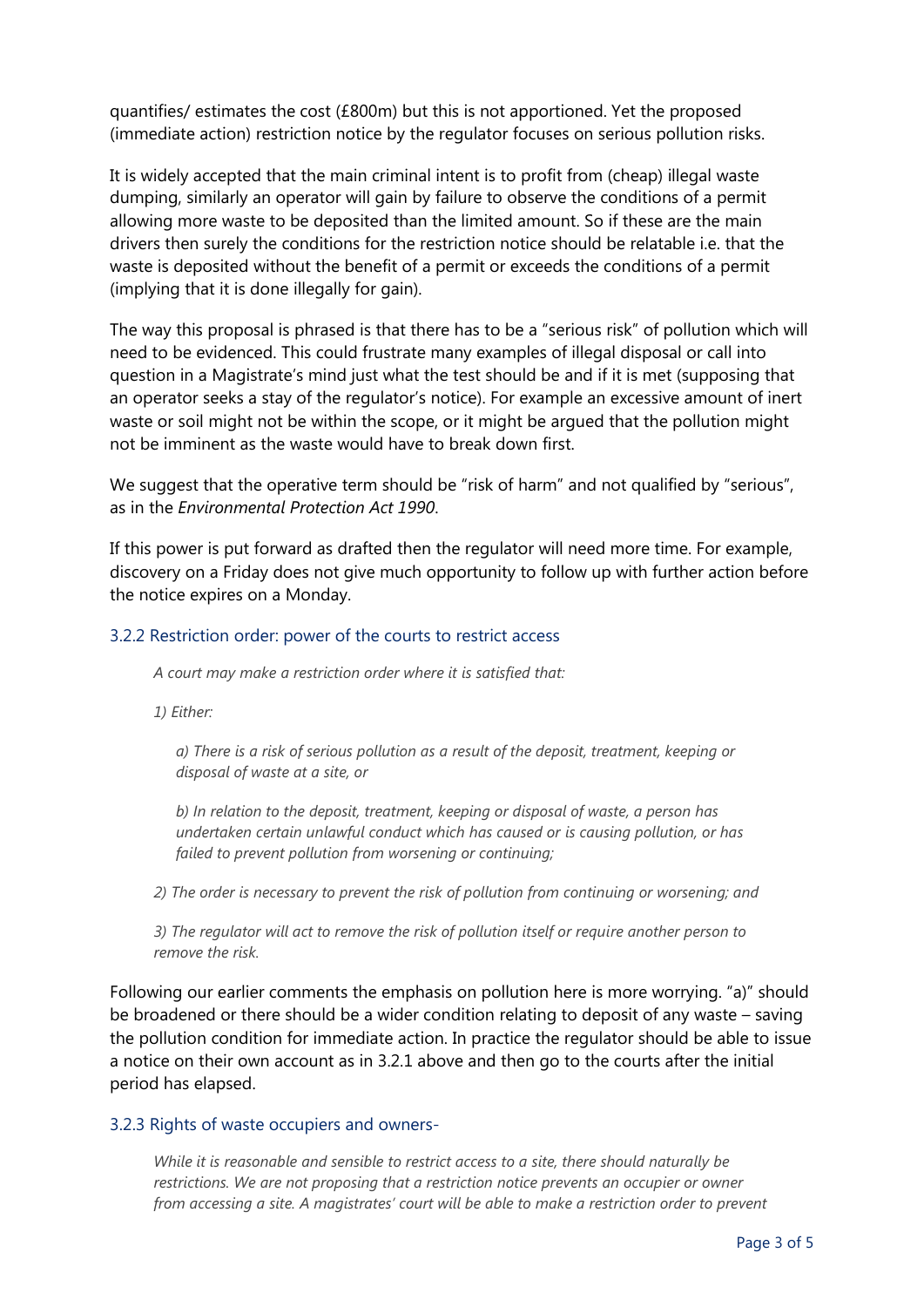*access to an occupier or owner where it is necessary to prevent any arising risk of serious pollution, or actual pollution caused, from worsening or continuing.*

#### Some owners will be victims – please see general comments below.

*3.3 Contravening a restriction notice or order- offence if an occupier or owner contravenes a restriction notice or restriction order or removes a copy of a restriction notice or restriction order fixed to the site.*

This should refer to "any person". It might not be easy to identify a perpetrator in any case.

# 4.3 What are the impacts on waste site occupiers and owners?

It seems a little odd that the powers would only be expected to be used a handful of times. It is expected to be applied only to 26 occupied sites per year and 3 owned sites and would impact on "waste occupiers" ranging from £646,100 to £2,147,600 and owners between £74,550 and £247,800, yet waste crime is costing the UK economy £800m and is supported by around £23m GIA. If the full powers are used for the remainder of the cases (the 1000 quoted), including removal of waste, does this not also imply that the remainder of the cost is born by the regulator i.e. potentially some £797m?

## **General comments**

## Service of restriction notice

On whom or what should this be served? There are three potential users – an owner, an occupier or an illegal "visitor". It may not be possible to identify an illegal "occupier" who may just be a user that dumps waste obtained at a location(s). The legal owner or occupier may not be aware of the problem.

Is it possible for the notice to be served on the property/ land as well, without necessarily identifying the owner/ occupier or in default if they cannot be readily found, to be able to take immediate action necessary to prevent pollution or harm? Can the notice be served on all at the same time - owner, occupier and other (criminal)?

In cases where required, we consider it would be useful for the regulator's restriction notice to be able to be extended. Will the regulator be able to physically lock a site?

#### Guidance

The regulator should be required to develop guidance to ensure "that the regulators act in a proportionate and reasonable manner" so as to provide comfort to legitimate operators. For example the burden on legal owners such as the National Trust, the Woodland Trust, farmers and Network Rail etc. is well known and further powers granted should be in line with protection of their legitimate interests, not increasing the risk. Therefore "very unlikely" in 3.3 should be even stronger e.g. "extremely rarely". Sentencing Guidance to magistrates on environmental offences in this regard should also be updated.

#### Resources